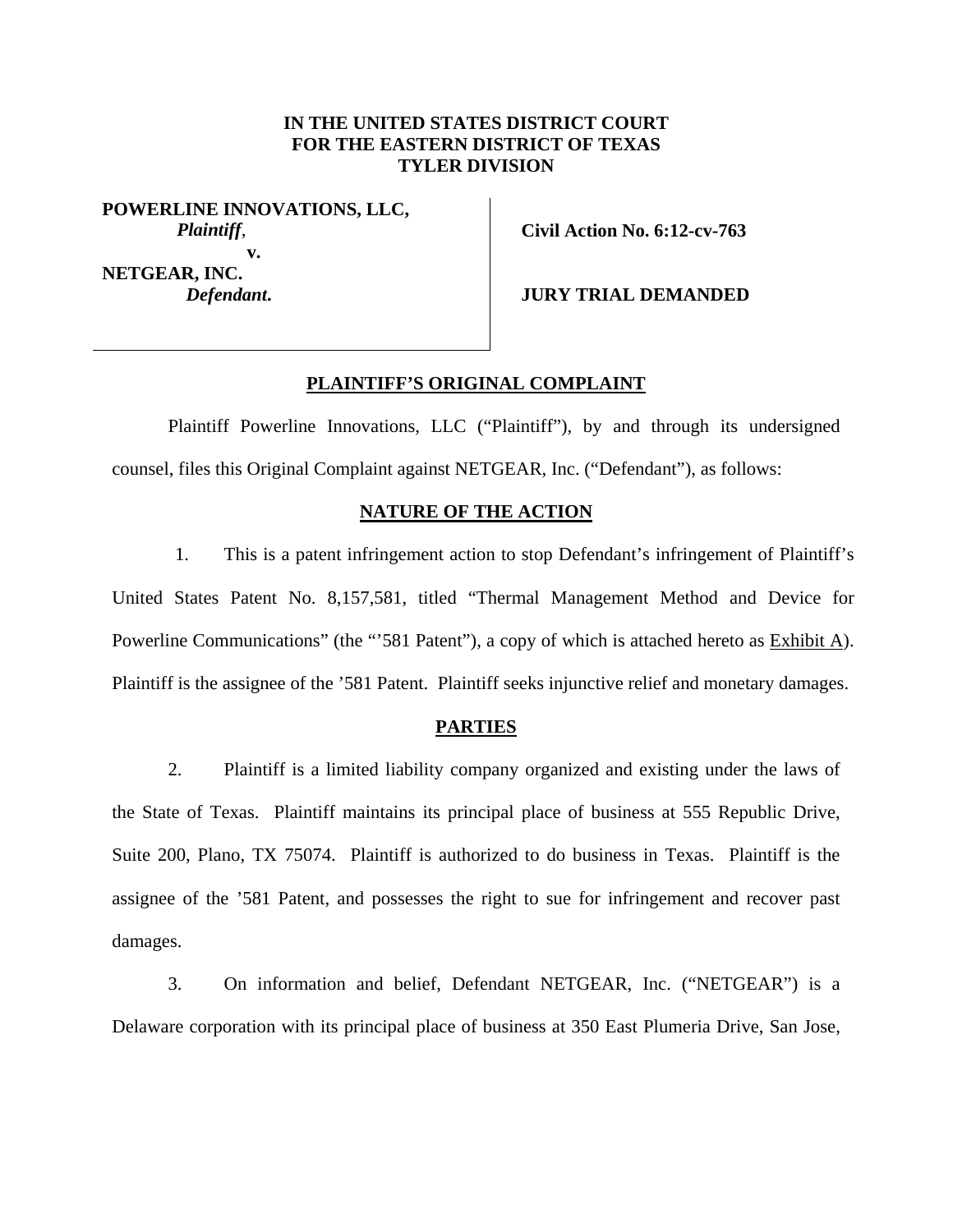CA 95134. This Defendant has appointed Incorporating Services, Ltd., 3500 South Dupont Highway, Dover, DE 19901, as its agent for service of process.

## **JURISDICTION AND VENUE**

4. This action arises under the Patent Laws of the United States, 35 U.S.C. § 1 *et seq.*, including 35 U.S.C. §§ 271, 281, 283, 284, and 285. This Court has subject matter jurisdiction over this case for patent infringement under 28 U.S.C. §§ 1331 and 1338(a).

5. The Court has personal jurisdiction over Defendant because: Defendant has minimum contacts within the State of Texas and the Eastern District of Texas; Defendant has purposefully availed itself of the privileges of conducting business in the State of Texas and in the Eastern District of Texas; Defendant has sought protection and benefit from the laws of the State of Texas; Defendant regularly conducts business within the State of Texas and within the Eastern District of Texas; and Plaintiff's cause of action arises directly from Defendant's business contacts and other activities in the State of Texas and in the Eastern District of Texas.

6. More specifically, Defendant, directly and/or through intermediaries, ships, distributes, offers for sale, sells, and/or advertises (including the provision of an interactive web page) its products and services in the United States, the State of Texas, and the Eastern District of Texas. Upon information and belief, Defendant has committed patent infringement in the State of Texas and in the Eastern District of Texas, has contributed to patent infringement in the State of Texas and in the Eastern District of Texas, and/or has induced others to commit patent infringement in the State of Texas and in the Eastern District of Texas. Defendant solicits and has solicited customers in the State of Texas and in the Eastern District of Texas. Defendant has many paying customers who are residents of the State of Texas and the Eastern District of Texas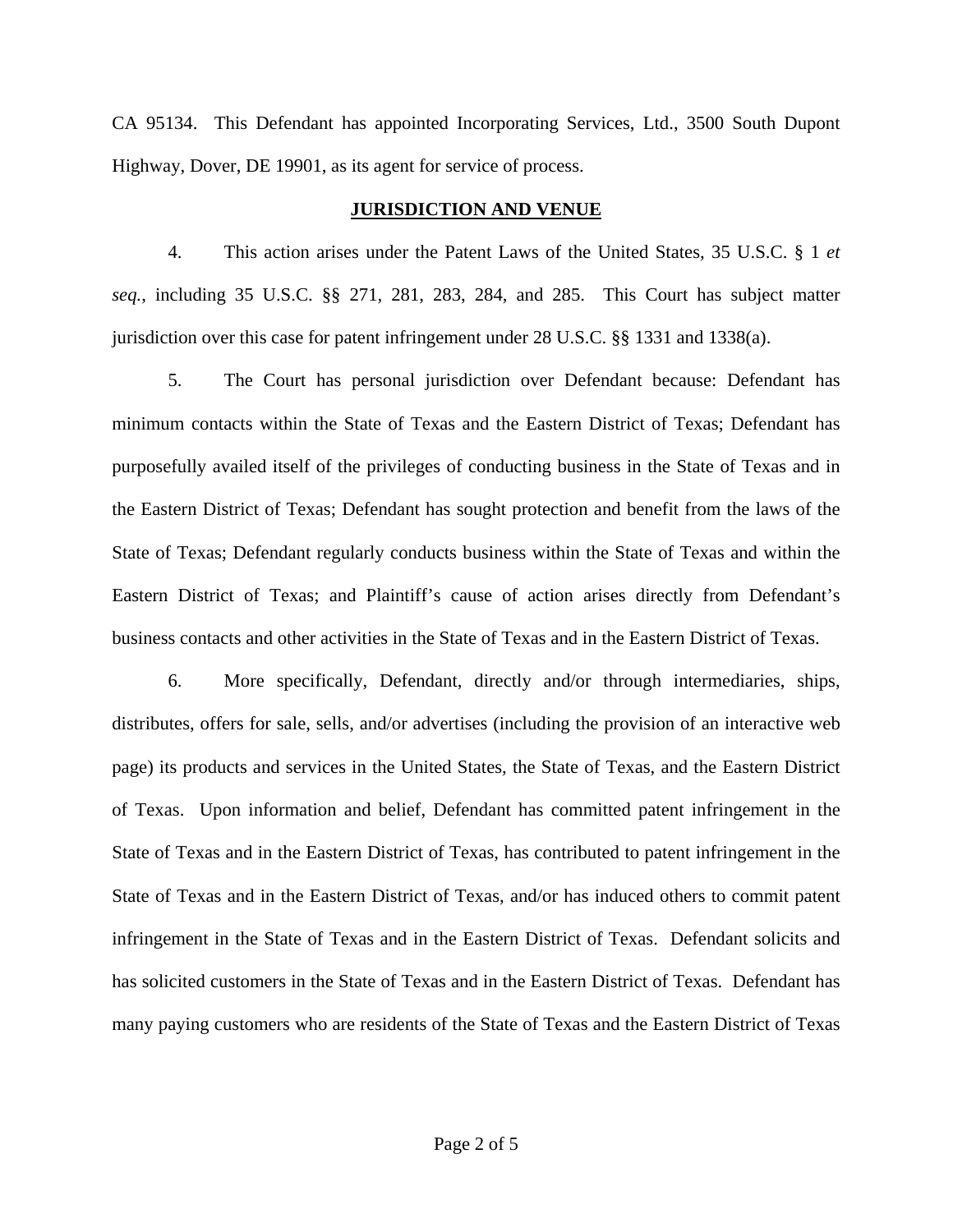and who each use and have used the respective Defendant's products and services in the State of Texas and in the Eastern District of Texas.

7. Venue is proper in the Eastern District of Texas pursuant to 28 U.S.C. §§ 1391 and 1400(b).

## **COUNT I – PATENT INFRINGEMENT**

8. The '581 Patent was duly and legally issued by the United States Patent and Trademark Office on April 17, 2012, after full and fair examination. Plaintiff is the assignee of the '581 Patent, and possesses all rights of recovery under the '581 Patent with respect to the Defendant, including the right to sue for infringement and recover past damages.

9. Upon information and belief, Defendant NETGEAR has infringed and continues to infringe one or more claims of the '581 Patent in the State of Texas, in this judicial district, and elsewhere in the United States, by making, using, providing, offering to sell, and selling (directly or through intermediaries), its products, including, without limitation, Powerline Models XAVB1501, XAVB1601, XAV2001, XAVN2001, XAVB2001, XAVNB2001, XAV2101, XAVB2101, XAUB2511, XWN5001, XAVB5001, XAVB5101, XWNB5201, XAVB5601, XAVB5602 products, which are plug in power line module apparatuses covered by one or more claims of the '581 Patent to the injury of Plaintiff.

10. Defendant's aforesaid activities have been without authority and/or license from Plaintiff.

11. Plaintiff is entitled to recover from the Defendant the damages sustained by Plaintiff as a result of the Defendant's wrongful acts in an amount subject to proof at trial, which, by law, cannot be less than a reasonable royalty, together with interest and costs as fixed by this Court under 35 U.S.C. § 284.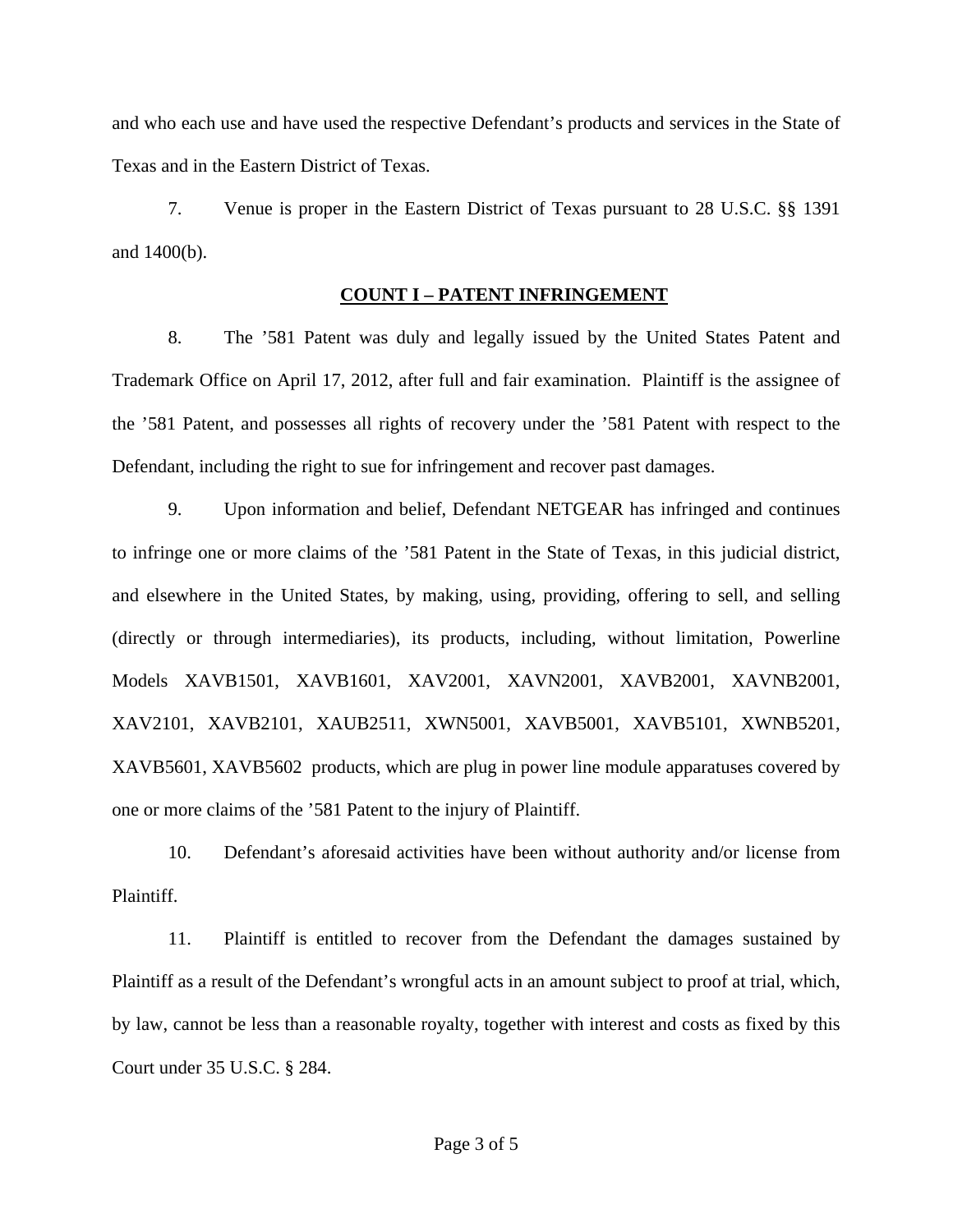# **JURY DEMAND**

12. Plaintiff hereby requests a trial by jury pursuant to Rule 38 of the Federal Rules of Civil Procedure.

# **PRAYER FOR RELIEF**

 Plaintiff respectfully requests that the Court find in its favor and against Defendant, and that the Court grant Plaintiff the following relief:

A. An adjudication that one or more claims of the '581 Patent has been infringed, either literally and/or under the doctrine of equivalents, by Defendant and/or by others to whose infringement Defendant has contributed and/or by others whose infringement has been induced by Defendant;

B. An award to Plaintiff of damages adequate to compensate Plaintiff for the Defendant's acts of infringement together with pre-judgment and post-judgment interest;

C. That the Defendant's acts of infringement be found to be willful from the time that Defendant became aware of the infringing nature of its actions, which is the time of filing of Plaintiff's Original Complaint, at the latest, and that the Court award treble damages for the period of such willful infringement pursuant to 35 U.S.C. § 284;

D. That this Court declare this to be an exceptional case and award Plaintiff its reasonable attorneys' fees and costs in accordance with 35 U.S.C. §285; and

E. Any further relief that this Court deems just and proper.

Respectfully submitted,